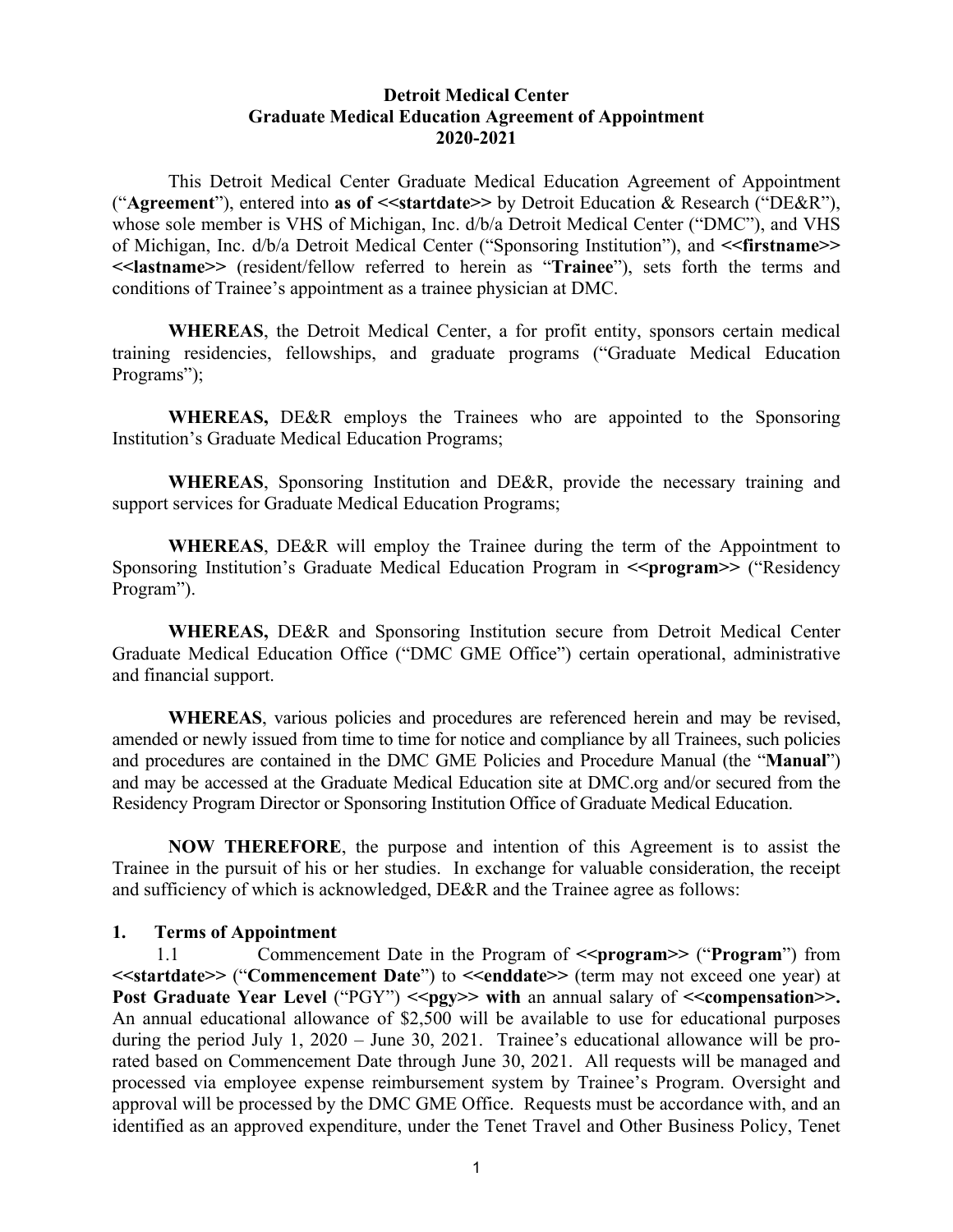Travel and Expense Reference Guide and GME Resident Educational Allowance Program procedures,

1.2 As a condition precedent to begin training and receive the financial support and benefits outlined in this Agreement, the Trainee must provide appropriate credentialing documentation to the DMC GME Office prior to Commencement Date. This Agreement may be declared a nullity by DE&R if the Trainee fails to provide the DMC GME Office with all of the following credentialing documentation required for certification of eligibility or fails to comply with other certification requirements noted below:

- 1.2.1 Trainee's ability to demonstrate that he/she is a graduate of an accredited medical school.
- 1.2.2 Trainee's ability to deliver information and documents for Sponsoring Institution, DE&R, DMC or DMC GME Office to properly complete Form I-9, and, as applicable, a copy of an appropriate visa as required by the U.S. Department of Citizenship and Immigration Services (CIS) and to demonstrate certification by the Educational Commission for Foreign Medical Graduates (ECFMG), and all other similar authoritative bodies. Any document not printed in English must be accompanied by an acceptable, original English translation prepared by a qualified translator and accompanied by an affidavit of accuracy acceptable to Sponsoring Institution, DE&R, DMC or DMC GME Office
- 1.2.3 Obtain and maintain a valid license to practice medicine that complies with the applicable provisions of the laws pertaining to licensure in the State of Michigan and provide documentation of valid license to the DMC GME Office by date required annually.
- 1.2.4 Acquire and maintain life support certification(s) ACLS, BCLS, and PALS as prescribed by Sponsoring Institution, Program, and/or DMC, and/or other comparable certifications required by your Program;
- 1.2.5 Trainee's ability to demonstrate he/she is physically and mentally fit for duty, including passing of a medical screening prior to commencement of appointment performance under this Agreement. It must be determined the Trainee is in sufficient physical and mental condition to perform the essential functions of appointment. The results of all examinations will be provided to the DMC Employee Occupational Health Services;
- 1.2.6 Receipt of the required initial and annual immunizations in compliance with Tenet/DMC policy and all applicable federal, state, and local laws and regulations.
- 1.2.7 Satisfactory completion of pre-employment test to rule out the use of nonapproved substances under applicable Tenet/DMC policies and practices supporting a tobacco, alcohol and drug free work environment.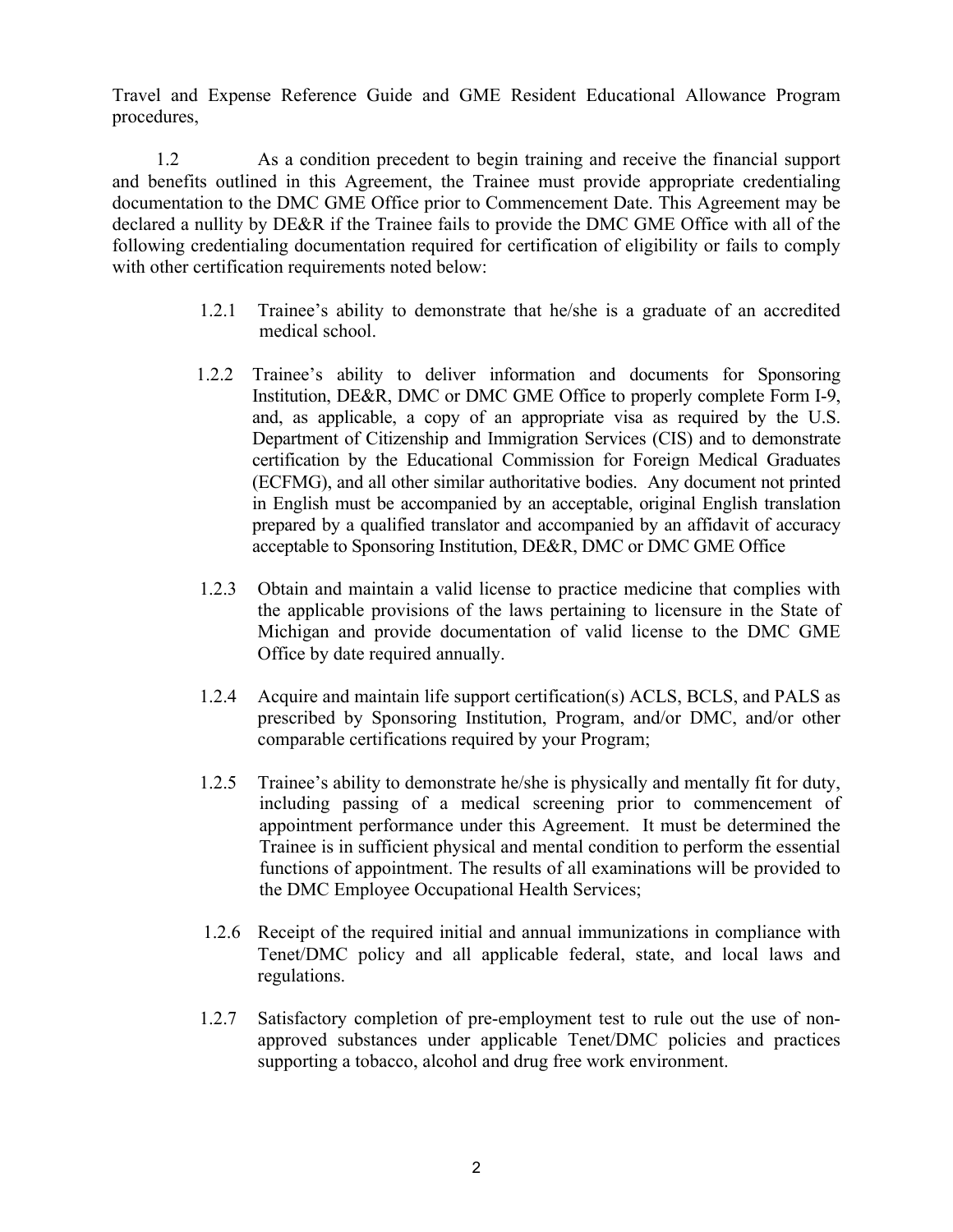- 1.2.8 Satisfactory completion of employment, reference criminal history and other standard DE&R and Tenet/DMC background checks under applicable DE&R and/or Tenet/DMC policies and practices and NPDB clearance.
- 1.2.9 Successful passage of assigned eLearning Courses or other compliance and training courses required for employment.
- 1.2.10 Successful passage of USMLE/COMLEX Part III or CSPE Part III, or as required in the GME Policy Promotion, Appointment, Renewal by the end of the second training year is required for advancement to or acceptance into a third training year in accordance with Applicable Accrediting Body (as defined in section 1.3 below) requirements and/or Tenet/DMC and GME policies as set forth in the GME Resident Policy Manual found on the GME web-site www.dmc.org. or RMS (New Innovations).

1.3 Sponsoring Institution shall use its best efforts to exhibit institutional commitment to graduate medical education by providing a program of education that meets standards established by the appropriate accreditation bodies, including but not limited to the Accreditation Council for Graduate Medical Education (ACGME), , the Podiatric Medical Association Council on Podiatric Medical Education (PMACPME), the American Dental Association Commission on Dental Accreditation (ADACDA), the American College of Obstetrics and Gynecology (ACOG), and any other accreditation body (individually "Applicable Accrediting Body"), as applicable, as well as the requirements of the Specialty Boards of the Residency Programs for purposes of providing Trainees with eligibility for Specialty Board examination (ACGME-IR IV.B.2.k). The Trainee will inform himself/herself of, and comply with, (i) the Applicable Accrediting Body requirements for completion of his/her Program and (ii) all Program-specific board requirements. Unaccredited programs shall comply with the all standards set by the Program, Sponsoring Institution and DMC GME Office.

# **2. Trainee Responsibilities (ACGME-IR IV.B.2.a).**

The Trainee must meet the qualifications for trainee eligibility outlined by the Applicable Accrediting Body. In providing services and in participation in the activities of the Program, the Trainee agrees to do the following:

2.1 Provide the Program Director written notification of any change in status regarding prerequisites in Section 1, above regarding education, license, visa, and/or fitness for duty.

2.2 Obey and adhere to the DMC Medical Staff Bylaws and Rules and Regulations, Corrective Action (Due Process) Procedures for Trainees, and policies and practices of the department(s) where Trainee is working ("**Department**"), including but not limited to the following:

- 2.2.1 Obey and adhere to the corresponding policies of all of the facilities to which he/she rotates, including completion of all facility required education programs;
- 2.2.2 Obey and adhere to all applicable state, federal, and local laws, as well as the standards required to maintain accreditation by the Joint Commission, the Applicable Accrediting Bodies, and any other relevant accrediting, certifying,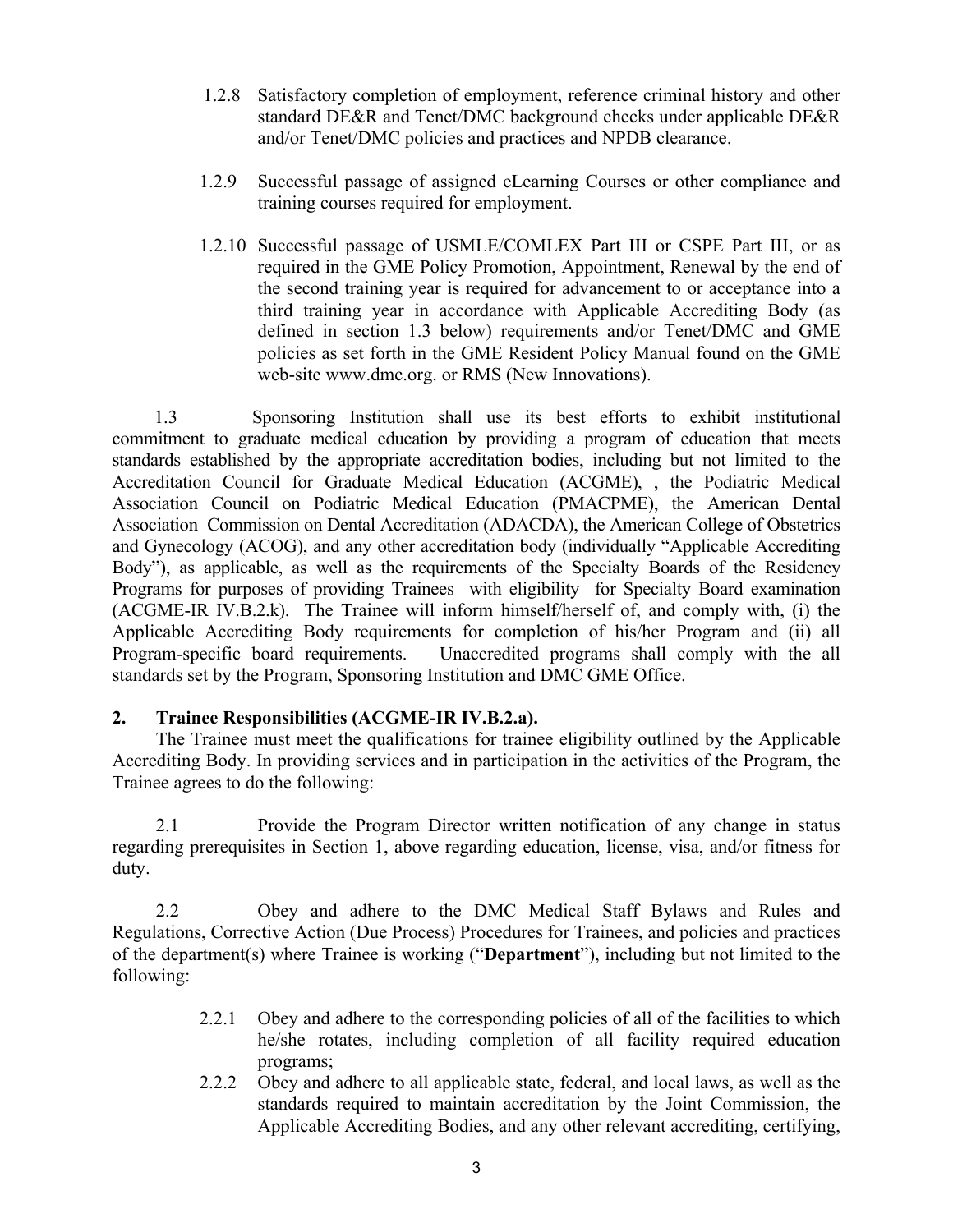or licensing organization, including the State of Michigan Boards of Medicine, Osteopathic Medicine, and Pharmacy.

2.3 Participate fully in the educational and scholarly activities of the Program, including the performance of scholarly and research activities as assigned by the Sponsoring Institution (Orientation and Core Curriculum), Program Director (and/or as necessary for the completion of applicable graduate requirements), attend all required educational conferences, assume responsibility for teaching and supervising other trainees and students, and participate in assigned Tenet/DMC, facility, and DMC Medical Staff committee activities.

- 2.3.1 Meet the academic (conference and study) requirements of residency and fellowship training, as specified by the Residency Program.
- 2.3.2 Meet the humanistic (doctor-patient relationship) requirements of residency and fellowship training.
- 2.3.3 Meet the scientific (scholarly and/or research) requirements of residency and fellowship training.
- 2.3.4 Meet the professional (peer and colleague relationship) requirements of residency and fellowship training.
- 2.3.5 Meet the moral and ethical requirements of residency and fellowship training.
- 2.3.6 Always seek and utilize appropriate supervision.
- 2.3.7 Perform at a level commensurate with the level of training and responsibilities assigned by the Program Director.
- 2.3.8 Complete medical records on a timely basis as directed by the Program Director in accordance with Sponsoring Institution, DMC GME Office and facility policies.
- 2.3.9 Use best efforts to work with other members of the health care team to provide a quality, respectful, safe, effective and compassionate environment for the delivery of health care and the study of medicine, demonstrating a courteous and respectful attitude toward all patients, colleagues, employees and visitors at DMC and other facilities/rotation sites to which the Trainee is assigned.
- 2.4 Provide clinical services:
	- 2.4.1 Commensurate with his/her level of advancement and responsibilities;
	- 2.4.2 Under appropriate supervision;
	- 2.4.3 At sites specifically approved by the Program and Graduate Medical Education Committee (GMEC) through the Sponsoring Institution GME Office; and,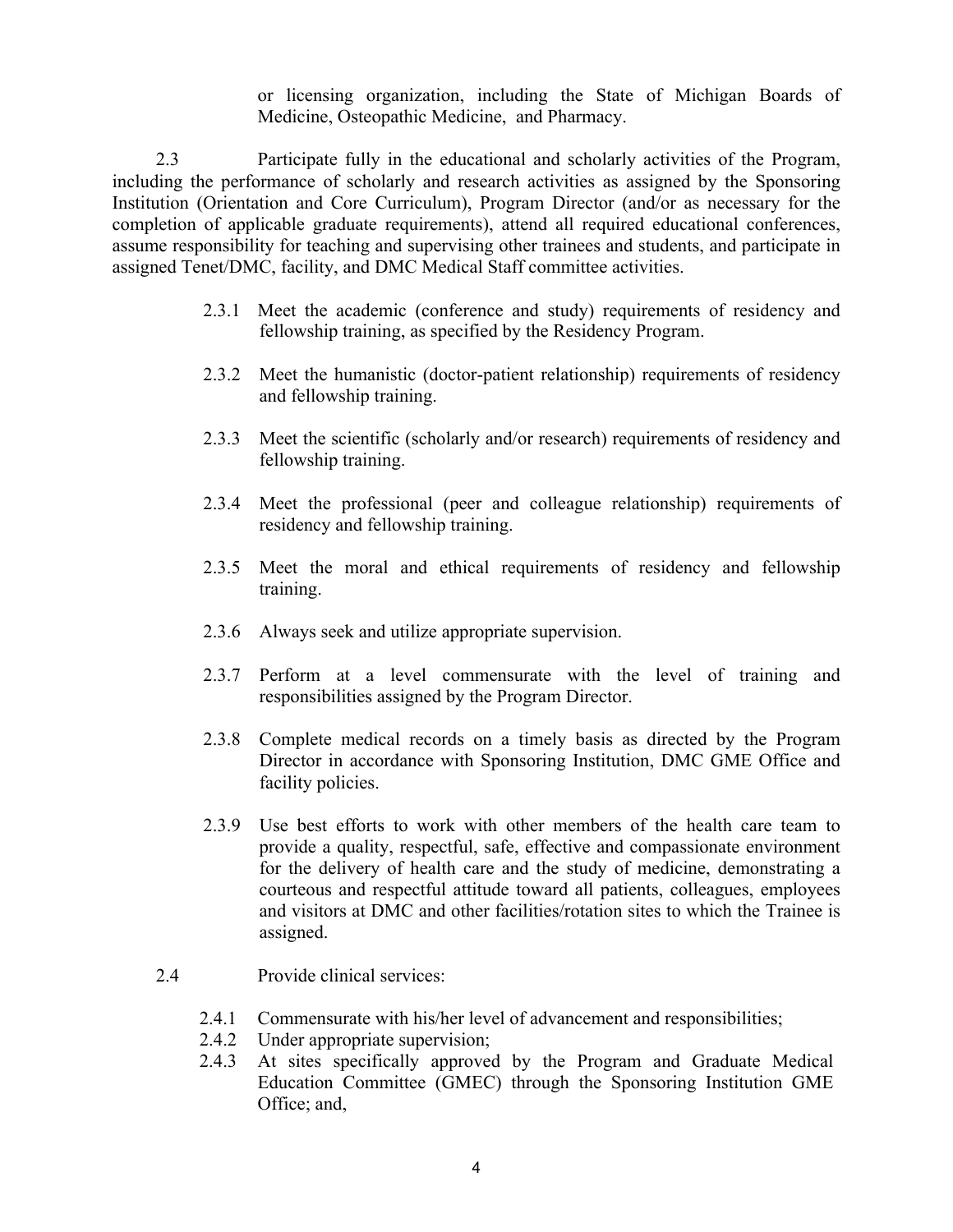2.4.4 Under circumstances and at locations covered by the Tenet/DMC's professional liability insurance maintained for the Trainee in accordance with paragraph 5.4 below.

2.5 Develop and follow a personal program of self-study and professional growth under guidance of the Program's teaching faculty that includes Life-Long Learning.

2.6 Demonstrate competency in Patient Care; Medical Knowledge; Interpersonal and Communication Skills; Practice Based Learning and Improvement; Professionalism; Systems Based Practice; and other criteria established by the Applicable Accrediting Body by Program completion.

## 2.7 Full Cooperation:

- 2.7.1 Fully cooperate with the Program, Sponsoring Institution and DMC GME Office in coordinating and completing the Applicable Accrediting Body accreditation submissions and activities including the legible and timely completion of patient medical records, charts, reports, statistical operative and procedure logs, faculty and Program evaluations, and/or other documentation required by the Applicable Accrediting Body, Tenet/DMC, Hospital, Department, and/or Program.
- 2.7.2 Report to the Sponsoring Institution and DMC GME Office and cooperate with the State of Michigan Boards of Medicine and Osteopathic Medicine any investigation or correspondence regarding issues which may impact state licensure.

2.8 Cooperate fully with all Tenet/DMC, Sponsoring Institution, DMC GME Office and Department surveys, reviews, and quality assurance and credentialing activities.

2.9 Report immediately to the (a) Tenet Healthcare Law Department any inquiry by any private or governmental attorney or investigator or (b) to the DMC's Public Relations Office any inquiry by any member of the press. The Trainee understands that Tenet/DMC encourages the Trainee's full cooperation with any governmental investigation or inquiry. The Trainee agrees not to communicate with any inquiring private attorney or any members of the press except merely to refer such private attorneys to the Tenet Healthcare Law Department and to refer the press to the Public Relations Office.

2.10 Cooperate fully with Sponsoring Institution and DMC administration, including the Departments of Nursing, Professional Services, Financial Services, Social Services, and other Ancillary Services Departments in connection with the evaluation of appropriate discharge and post-hospital care for hospital patients.

2.11 Obey and adhere to the Tenet/DMC Healthcare compliance program and professional standards, including those in DMC Medical Staff Bylaws and Rules & Regulations.

2.12 Cooperate fully with the Tenet/DMC's institutional policies prohibiting discrimination and harassment.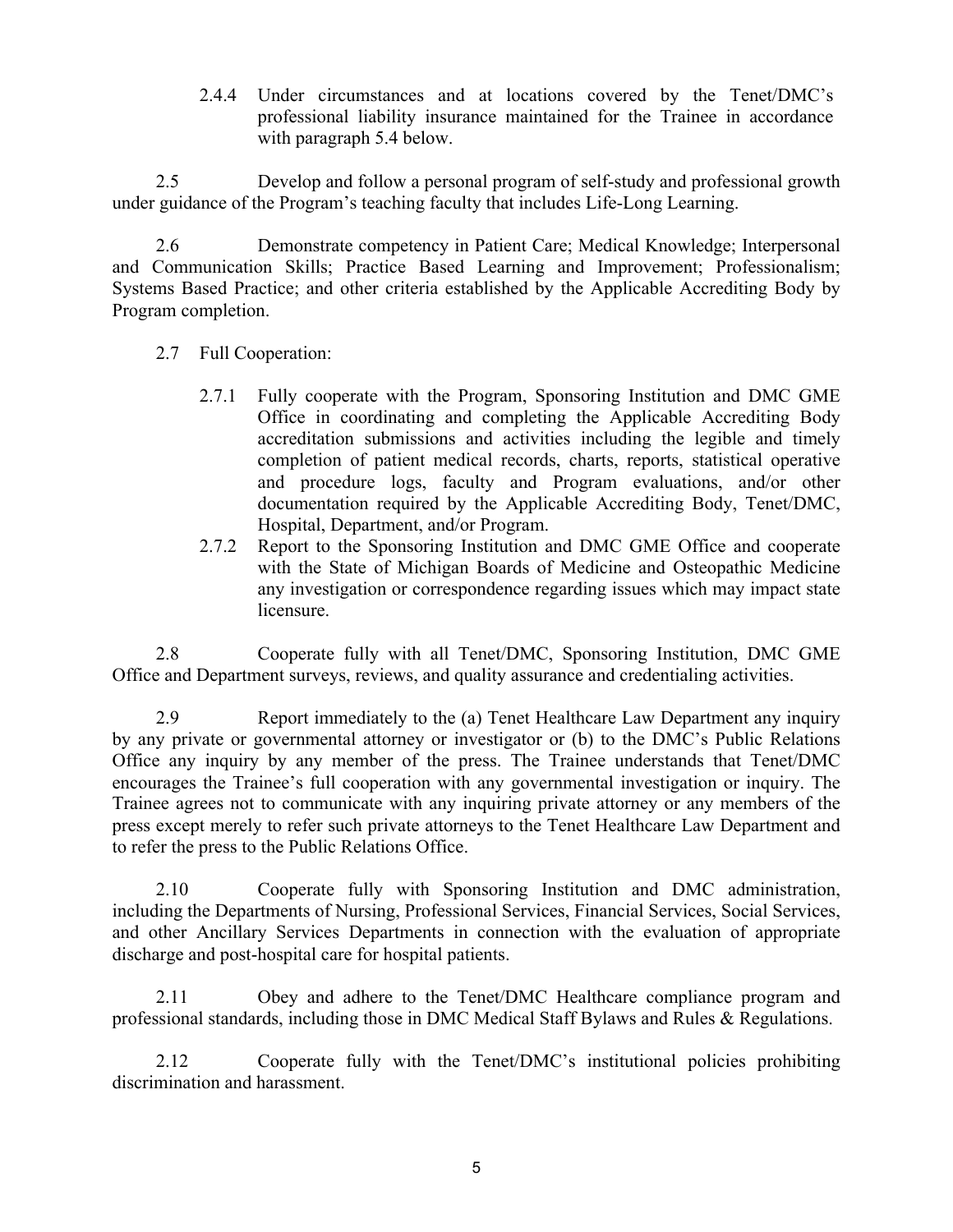2.13 Adhere to all Policies, Procedures and Professional Expectations as outlined in the GME Resident Policy Manual found on the GME web-site www.dmc.org/gme or Residency Management System ("RMS") (New Innovations) including policies regarding physician impairment, substance abuse and harassment. Present at all times a proper and professional behavior and appearance.

2.14 Permit DMC and DE&R to obtain from and provide to all proper parties all information as required or authorized by law or by any accreditation body. Trainee covenants to hold harmless the DMC, DE&R, its officers, directors, or other personnel for good faith compliance with such requests for information. This covenant will survive termination or expiration of this Agreement.

2.15 Meet the Tenet/DMC and State of Michigan standards for immunizations in the same manner as all Tenet/DMC personnel.

2.16 Return, at the same time of the expiration or termination of the Agreement, all DMC property, including but not limited to books, equipment, paper, pagers, complete all records, and settle all professional and financial obligations.

2.17 Contribute to quality enhancement of education by participating in scheduled evaluations of the Program, faculty and Sponsoring Institution.

2.18 Abide by Sponsoring Institution and Tenet/DMC Standards of Conduct.

2.19 DMC GME Office and/or Sponsoring Institution will provide the Trainee with a pocket paging unit ("**Receiver''**) which will receive paging messages relayed through facilities contracted for by Voice Services Division. Title to the Receiver will not pass to the Trainee, but will be retained by the Voice Services Division or any other party designated by it. Messages will be transmitted to the Trainee through the Receiver in accordance with procedures to be determined from time to time between DMC GME Office or Sponsoring Institution and the Voice Services Division.

- 2.19.1 Neither the DMC GME Office, Sponsoring Institution nor the Voice Services Division will be obligated to transmit to the Trainee any messages determined by either of them to be unrelated to the provision of medical services. The Trainee will not use the paging service as an answering service and will not provide patients or other unauthorized persons with access to the paging service.
- 2.19.2 Normal maintenance of the Receiver including the provisions of replacement batteries, as determined to be necessary by the Voice Services Division, which will be supplied to the Trainees at locations at each hospital, Sponsoring Institution GME Office.
- 2.19.3 If the Receiver is stolen, lost or damaged beyond repair, Trainee will be responsible to the Sponsoring Institution or DMC GME Office for payment of the cost of a new receiver.
- 2.19.4 The Receiver is provided to the Trainee without charge or service because the Trainee is a participant in the Program and responding to the Receiver is part of Trainee's job duties.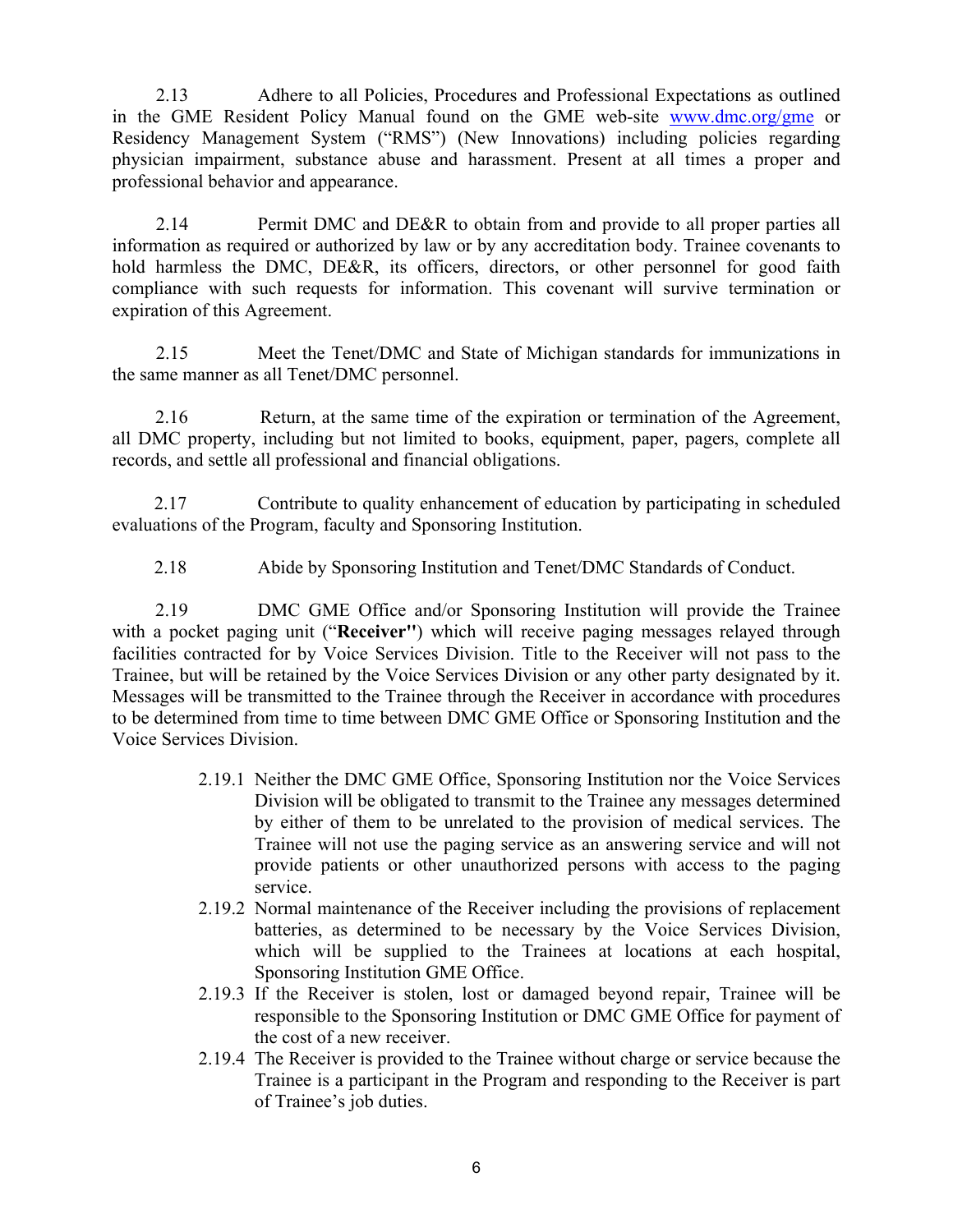- 2.19.5 The Trainee acknowledges and agrees that at the time the Trainee concludes the Program, the Receiver must be returned to the Sponsoring Institution or DMC GME Office in proper working condition. If Trainee fails to return Receiver in proper working condition, Trainee is responsible for payment of the cost of the Receiver. Trainee may consent in writing to a deduction from the final paycheck or may pay the DMC directly for the replacement cost of the Receiver, within 14 days of the completion of the Program.
- 2.19.6 The Trainee acknowledges that the use of obscene, indecent, suggestive profane language on the Voice Service is prohibited, any superfluous, false or deceptive messages on the Voice Service are also prohibited, and Trainee will not violate these prohibitions. Trainee will maintain the Receiver in good working order (ordinary wear and tear accepted) and will not misuse abuse, deface or dismantle the Receiver.
- 2.19.7 DMC, Sponsoring Institution and the Voice Services Division disclaim and disavow all warranties (INCLUDING ALL WARRANTIES OF MERCHANTABILITY AND FITNESS FOR USE) in connection with the provision of the Voice Service and will not be responsible for any damage or loss whatsoever arising out of mistakes, omissions, interruptions, delays, errors, or defects in the transmission of messages, the failure to transmit messages, inaccuracies in messages transmitted, misdirection of messages malfunction or nonfunctioning equipment or for any other reason.
- 2.19.8 Either party may terminate the Voice Service at any time. Upon completion of the Program, the Receiver will be returned to the Sponsoring Institution or DMC GME Office.

**3. Sponsoring Institution, DE&R, DMC GME Office and DMC Responsibilities.**  Sponsoring Institution, DE&R, DMC GME Office and DMC have the following obligations:

3.1 Provide a stipend and benefits including health and disability insurance to the Trainee as outlined in Section 5 below.

3.2 Use its best efforts, within available resources, to provide an educational training program that meets the standards established by the Applicable Accrediting Body and/or applicable medical or program-specific board.

3.3 Use its best efforts, within available resources, to provide an educational training program with adequate and appropriate support staff and facilities in accordance with federal, state, local and Applicable Accrediting Body requirements.

3.4 Orient the Trainee to the facilities, philosophies, rules, regulations and policies of the Sponsoring Institution, DE&R, DMC, DMC GME Office, Tenet and Program Requirements of the Applicable Accrediting Body.

3.5 Provide the Trainee with appropriate and adequate supervision for all educational and clinical activities.

3.6 Ensure an environment conducive to the health and well-being of the Trainee.

3.7 Provide adequate and appropriate patient and information support services.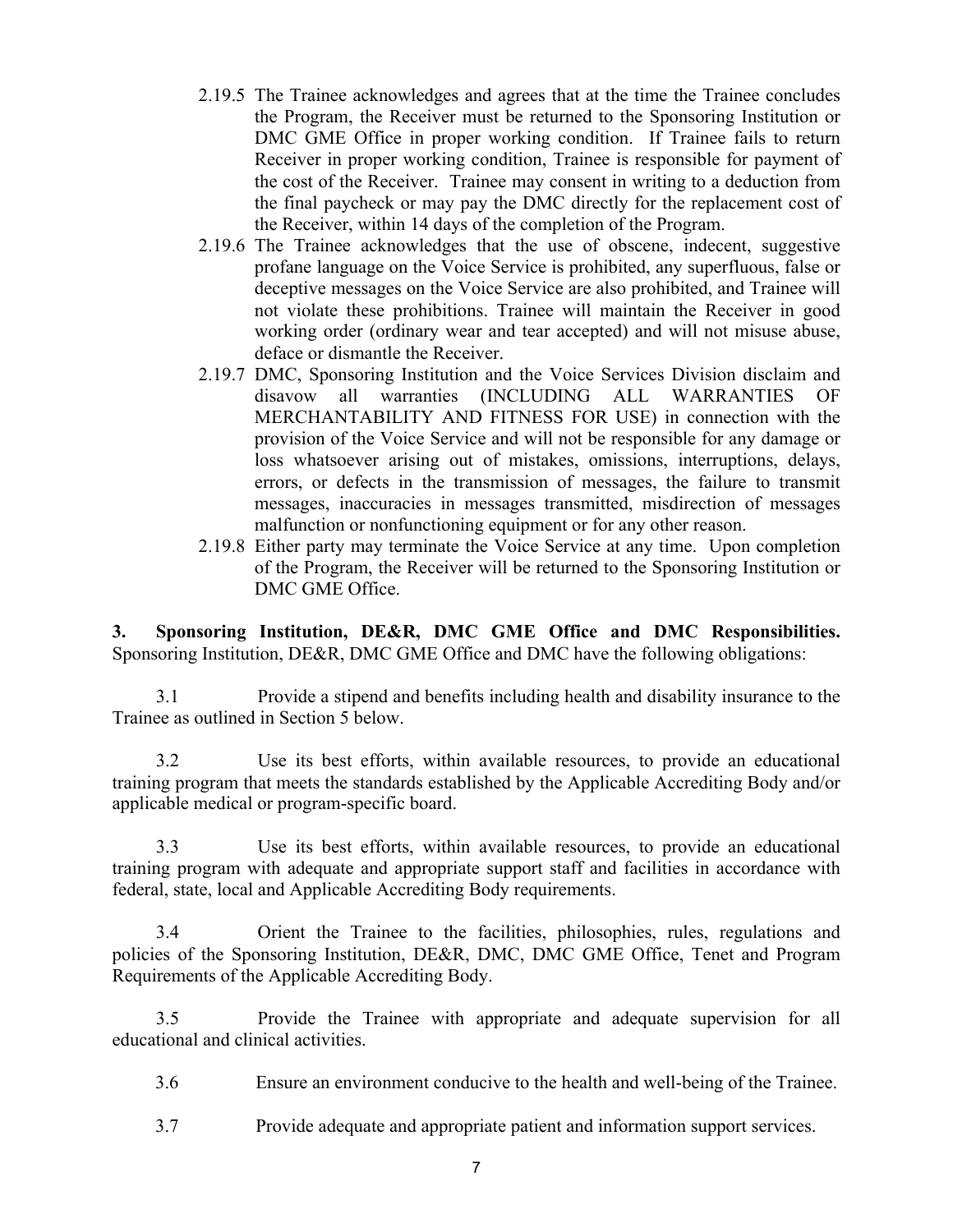3.8 Evaluate, through the Program Director and Program faculty, the educational and professional progress and achievement of the Trainee on a regular and periodic basis. The Program Director will present to and discuss with the Trainee a written summary of the evaluations at least once during each six month period of training and/or more frequently if required by the Applicable Accrediting Body, Sponsoring Institution, DMC GME Office, Tenet/DMC Program Director, State of Michigan Medical Board or other agency as deemed appropriate.

3.9 Provide a fair and consistent method for review of the Trainee's concerns and/or grievances, without the fear of reprisal.

3.10 Upon satisfactory completion of the Program and its requirements, Trainee's responsibilities, and termination of Trainee status, furnish to the Trainee a Certificate of Completion of the Program.

3.11 Provide adequate accommodations for any Trainee with a disability consistent with the policies of the Sponsoring Institution, Department and Tenet/DMC, as found in the GME Resident Policy Manual found on the GME website www.dmc.org/gme or the RMS (New Innovations).

## **4. Clinical and Educational Work Hours (ACGME-IR IV.B.2.l).**

4.1 The Trainee will perform his/her duties under this Agreement during such hours as the Program Director may direct in accordance with the "Clinical and Educational Work Hour Policy," a copy of which is available in the Sponsoring Institution or DMC GME office and found on the GME website www.dmc.org/gme or RMS (New Innovations).. Clinical and Educational Work hours, although subject to modification and variation depending upon the clinical area to which the Trainee is assigned and/or exigent circumstances, will be in accordance with state, federal, institutional, and Applicable Accrediting Body requirements.

4.2 If a scheduled Clinical and Educational Work assignment is inconsistent with this Agreement or the Clinical and Educational Work Hours Policy, the Trainee will bring the inconsistency first to the attention of the Program Director for reconciliation or cure. If the Program Director does not reconcile or cure the inconsistency, it will be the obligation of the Trainee to notify the Sponsoring Institution GME Office who will inform the Designated Institutional Official ("**DIO**") as the case may be, who will take the necessary steps to reconcile or cure the raised inconsistency. The Trainee can also notify a Resident Council representative who will escalate the issue to the Sponsoring Institution GME Office.

4.3 Record accurate Clinical and Educational Work hours via the RMS (New Innovations), as required by the Sponsoring Institution GME Clinical Experience and Education Work Hour Policy (formerly DMC GME Duty Hour Policy).

4.4 Moonlighting. Unauthorized extracurricular professional activities are inconsistent with the educational objectives of Trainee Program requirements as specified by the Applicable Accrediting Body, and, therefore, are prohibited. However, the responsibility for determining whether any proposed moonlighting activity or temporary special medical activity is authorized or unauthorized rests with the departmental Chairman, Program Director, and Sponsoring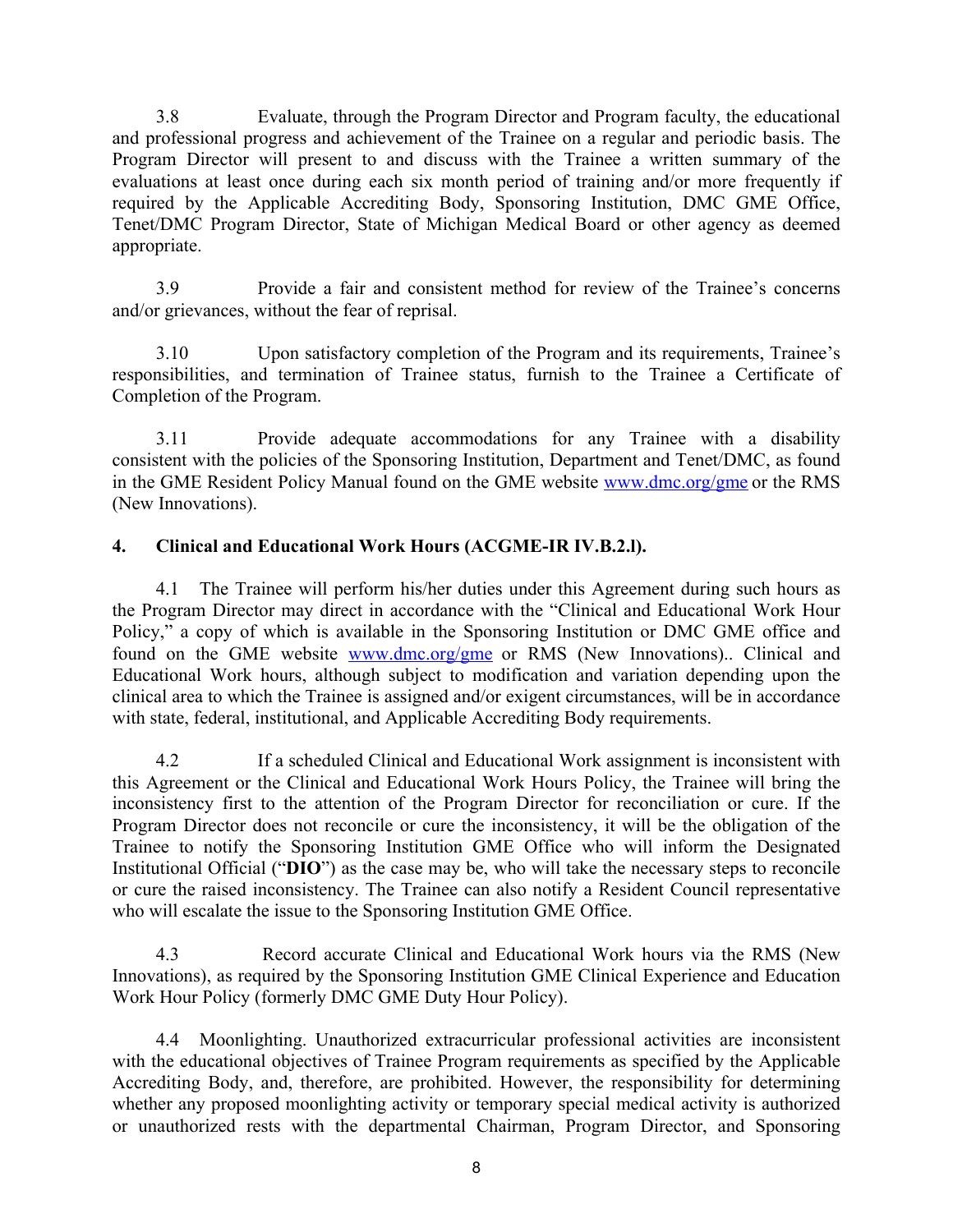Institution DIO (or designee) and DMC GME Office. Certain extracurricular medical activities (moonlighting) are not covered by Tenet/DMC's professional medical malpractice insurance. Trainee acknowledges that Tenet/DMC will not provide professional liability insurance as outlined in Section 5.4 of this Agreement to Trainee for any unauthorized, extracurricular, professional activities. The State of Michigan requires a Trainee to have a permanent medical license in order to moonlight. All Trainees under Applicable Accrediting Body programs must provide appropriate documentation with signatures granting authority before any moonlighting activity will be approved. See the Moonlighting Policy "Resident Request for Moonlighting" as found in the GME Resident Policy Manual located on the GME website; www.dmc.org/gme or RMS (New Innovations). Trainees on visas must consult with the DMC GME Office prior to seeking approval of any moonlighting activities as certain legal restrictions on moonlighting may apply.

**5. Financial Support and Benefits (ACGME-IR IV.B.2.c).** The Sponsoring Institution, DE&R and DMC will provide the Trainee with financial support and benefits in the following areas as described.

5.1 Financial support (salary and fringe benefits for all trainees in each year of post graduate medical training). Except for authorized moonlighting, as permitted in Paragraph 4.4, this will be the Trainee's sole source of compensation. Except for approved and authorized extracurricular activities, the Trainee will not accept from any other source a fee of any kind for services as a physician.

5.2 Semi-Annual Meal Allowance, in the form of a meal card the value of which shall be \$50 per month of employment to ensure adequate and appropriate food for Trainees oncall in the Hospital.

- 5.3 Sleeping quarters for Trainees on-call in the Hospital.
- 5.4 Lab coats, scrubs, and parking.

5.5 Vacation, sick and parental leave time consistent with the policies of the Department and Sponsoring Institution, DMC as found in the GME Resident Policy Manual found on the GME website www.dmc.org/gme or RMS (New Innovations), except as modified below  $(IV.B.2.i)$ :

> 5.5.1 Leaves of Absence. Additional training after a leave of absence may be needed for successful completion of Program Requirements and/or for Board certification requirements. The amount of sick leave, leave of absence, or disability time that will necessitate prolongation of the training time for the Trainee will be determined by the Program Director and the requirements of the pertinent RRC and/or certifying Board. Program Director will notify the Trainee in a timely manner of necessitated prolongation of training time, as noted in the DMC GME Vacation and Leave of Absence Policy (ACGME-IR IV.B.2.j).

5.4 Professional Liability Insurance (ACGME-IR IV.B.2.f). Tenet/DMC will provide the Trainee with professional liability insurance coverage (with tail coverage) while the Trainee is acting within the scope of his/her assigned Program activities. (Detailed information is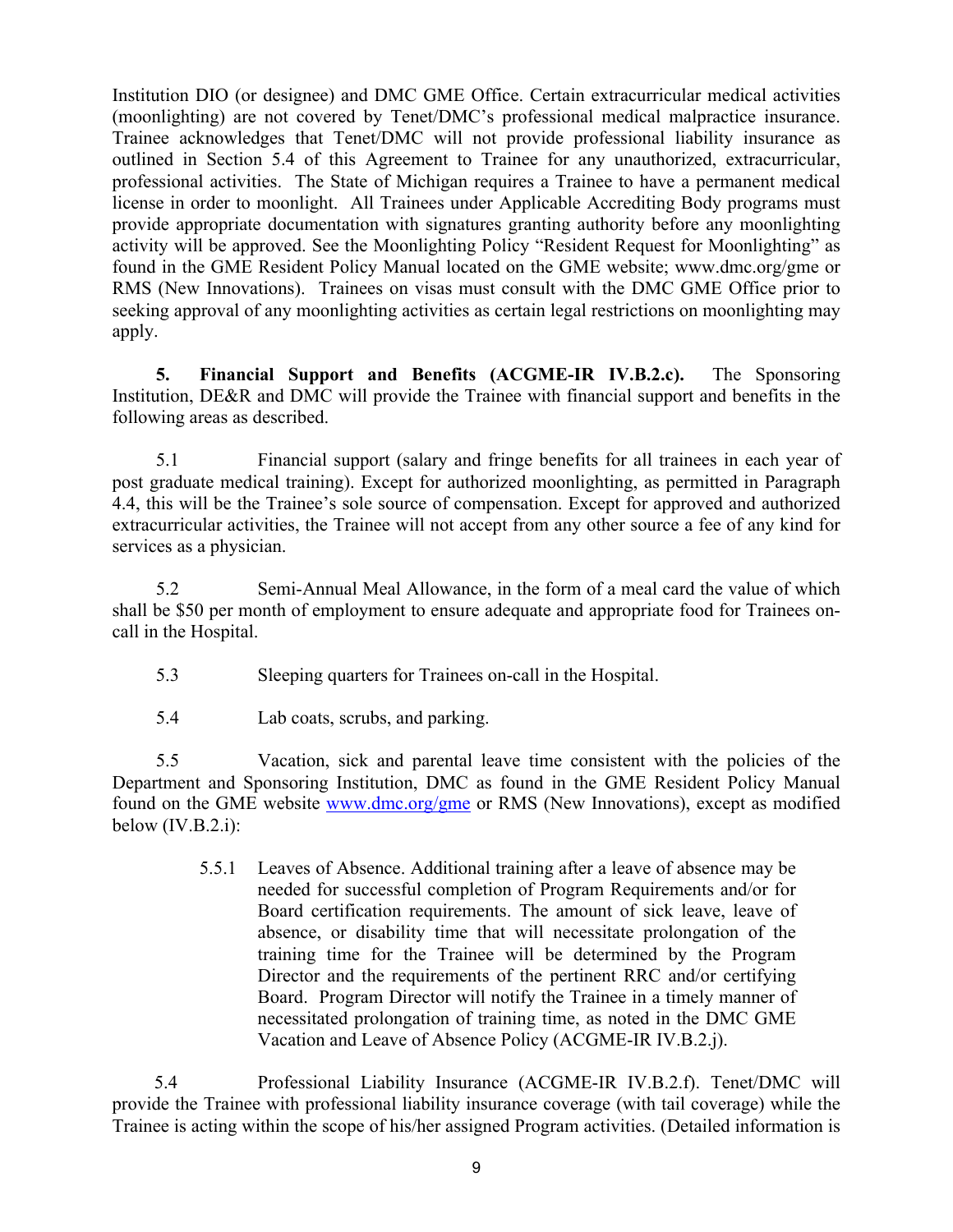available in the DMC GME Residency Policy Manual in the Professional Liability Insurance/Risk Management Policy. In connection with the professional liability coverage provided by Tenet/DMC:

- 5.4.1 The Trainee agrees to cooperate fully in any investigations, discovery, and defense that may arise. The Trainee's failure to cooperate may result in revocation of insurance coverage.
- 5.4.2 If the Trainee receives, or anyone with whom the Trainee works receives on his/her behalf, any summons, complaint, subpoena, or court paper of any kind relating to activities in connection with this Agreement or the Trainee's activities at the Sponsoring Institution or DMC, the Trainee agrees to immediately report this receipt to Tenet Claims Department and submit the document received to that office.
- 5.4.3 The Trainee agrees to cooperate fully with Administration and Tenet Claims Department in connection with the following: (a) evaluation of patient care; (b) review of an incident or claim; (c) preparation for litigation, whether or not the Trainee is a named party to that litigation.
- 5.5 Other Additional Benefits (ACGME-IR IV.B.2.g).
	- 5.5.1 Vision, Health, and Dental Benefits. There are different medical, dental and vision plans from which the Trainee may choose, including options which provide health insurance benefits to eligible dependents. It is the Trainee's obligation to select and enroll in the benefit program(s) he/she desires. Benefits are effective as of the first day of this appointment period. The first 31 days of benefit coverage are provided under a separate policy for Trainees. The value of the benefits is considered imputed income and is subject to taxation. The tax will be computed and deducted from the Trainee's pay prior to the end of the current fiscal year (12/31);
	- 5.5. Trainees on J1 visa are provided supplemental coverage through a separate policy to meet Homeland Security requirements;
	- 5.5.2 Life Insurance. The Trainee is covered with life insurance. The Trainee's spouse and children are **not** covered. (See Benefits Guide);
	- 5.5.3 Short and Long Term Disability Insurance (ACGME-IR IV.B.2.h);
	- 5.5.4 Workers' Compensation;
	- 5.5.5 Confidential Support Services including confidential counseling, medical, and psychological support services;
	- 5.5.6 Physician Impairment and Substance Abuse Education. The Sponsoring Institution, Tenet/DMC or DMC GME Office will provide the Trainee with an educational program regarding physician impairment, including substance abuse, and will inform the Trainee, via written policies, of Tenet/DMC's policies for handling physician impairment, including impairment related to substance abuse.

5.6 Discontinuation of Benefits. Tenet/DMC reserves the right to modify or discontinue the plan of benefits set forth herein at any time. Any change cannot be made without first advising the affected insured.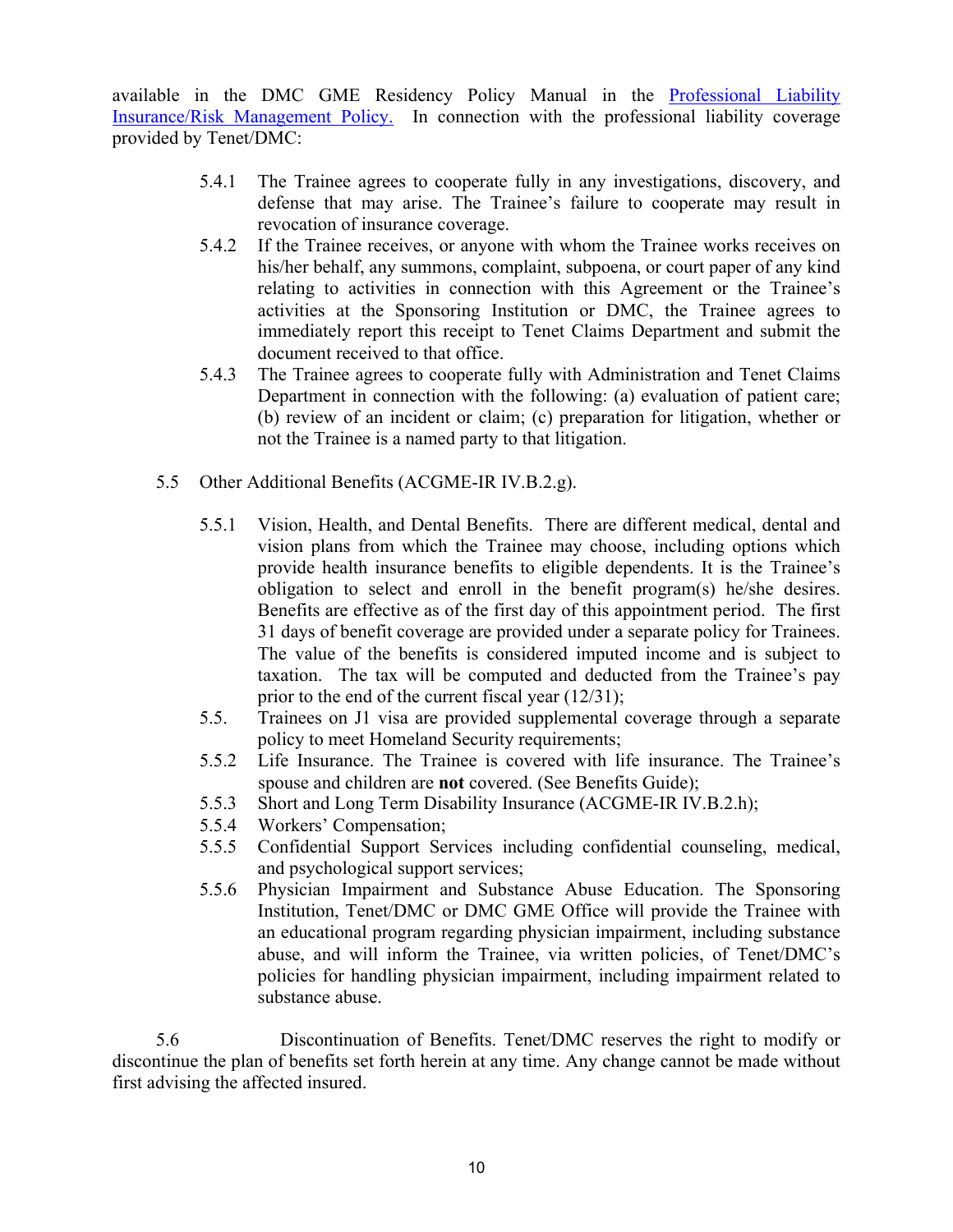5.7 Quality and Safety Initiatives. DE&R, with concurrence of the DMC GME Office and DMC, at its discretion may pay out an annual or bi-annual incentive bonus to certain eligible Trainees for their documented participation in specific quality and safety initiatives and pilot programs. The specific, designated programs, eligibility criteria, quality indicators, and performance metrics will require approval by the DMC Vice President of Academic and Community Affairs.

5.8 Resident Council Executive Committee. Annually, members of the DMC Resident Council appoint Officers and hospital site directors to the DMC Resident Council. Each officer will be eligible to receive an annual stipend as determined by the DMC GME Office. The appointed officers and directors will be reported to the DMC GME Office by the current Resident Council President.

### **6. Appointment Renewal (ACGME-IR IV.B.2.b, IV.B.2.d).**

 The duration of this Agreement is for a period not to exceed 12 months. Re-appointment and/or promotion to the next level of training is conditional upon; (a) satisfactory completion of all training components as mandated by the Program, Sponsoring Institution, DMC GME Office; (b) satisfactory performance evaluations and documentation of passage of appropriate licensing examinations; (c) full compliance with the terms of this Agreement; (d) the continuation of the Sponsoring Institution and Program's accreditation by the Applicable Accrediting Body; (e) DE&R and DMC's financial ability; and (7) furtherance of the Sponsoring Institution, DMC and Tenets objectives. The Program maintains confidential records of all Trainees in accordance with all applicable state and federal law.

6.1 If the Program Director, Sponsoring Institution, DMC GME Office or the DMC elects not to re-appoint the Trainee to the Program, the Program Director will provide the Trainee with a written notice of intent not to renew his/her agreement of appointment in accordance with the Promotion, Appointment Renewal, and Termination Policy and provisions of the Corrective Action (Due Process) Procedures for trainees, a copy of which is available in the Sponsoring Institution or DMC GME Office or found on the GME website www.dmc.org/gme or RMS (New Innovations).. The Trainee will be entitled to invoke the Corrective Action procedure as outlined in the Corrective Action (Due Process) Policy for review of the decision not to renew the contract for Graduate Medical Training, or the decision not to promote to the next level of training, if the Trainee so elects.

6.2 Non-Reappointment Based on Institutional Factors. When non-reappointment is based on reasons other than the Trainee's performance or his/her compliance with the terms of this Agreement (Hospital or Program Closure, reduction or discontinuance), it will be final and not subject to further appeal or review and will not be grievable under the DMC's grievance procedure noted in Section 7.

In this event all trainees will be entitled to the following:

- 6.2.1 Notification of non-reappointment as soon as practical after the decision to close is made;
- 6.2.2 Reasonable assistance in finding appointment to another training program;
- 6.2.3 Fiscal resources permitting, payment of stipend and benefits up until the conclusion of the term of this Agreement.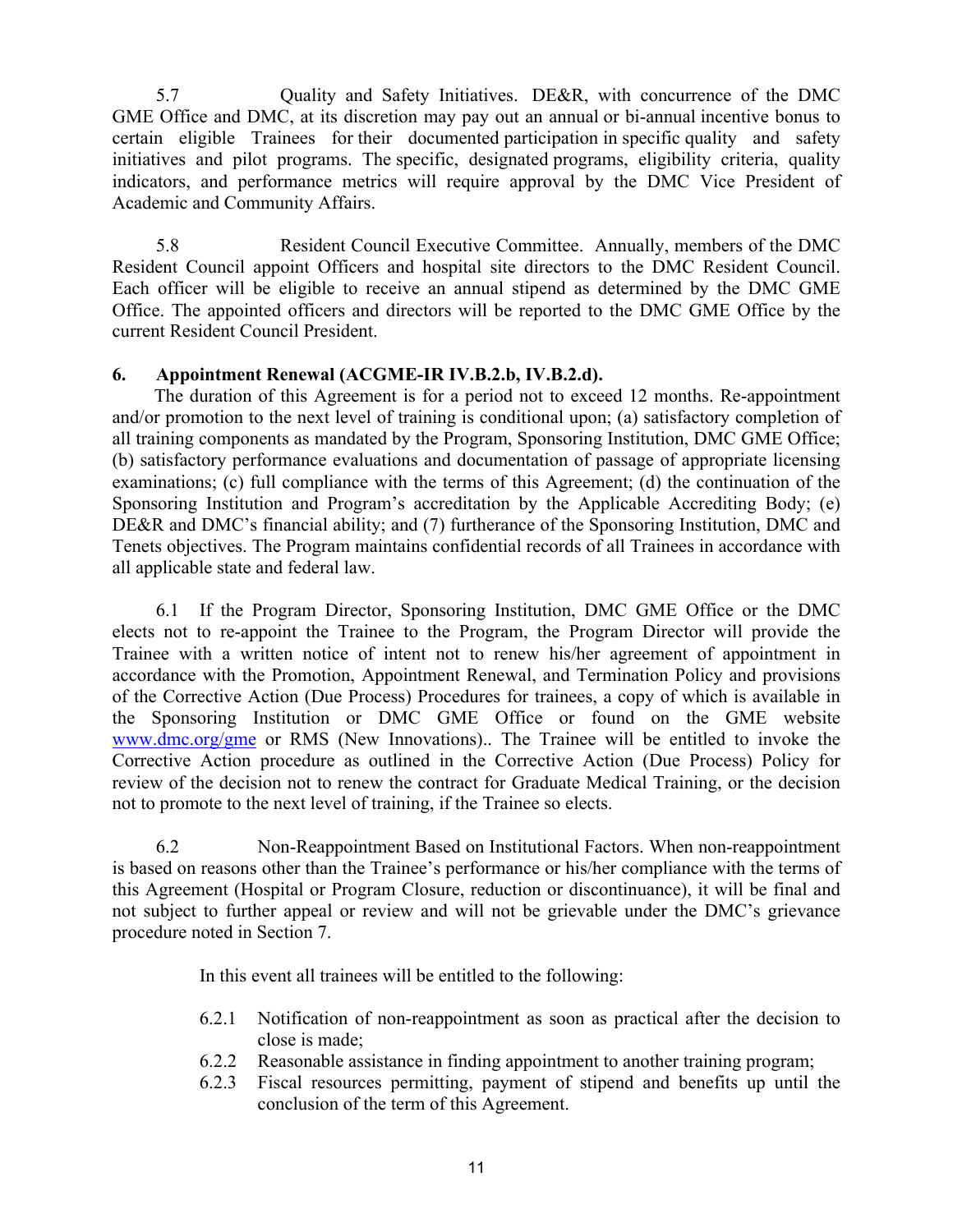## **7. Grievance Procedures (ACGME-IR IV.B.2.e).**

 The Trainee is encouraged to seek resolution of grievances relating to his/her appointment, Agreement, responsibilities, or any other concerns or issues related to the interpretation, application, or breach of any policy, practice, or procedure in his/her educational program, including any differences between the Trainee and the Sponsoring Institution, DMC and/or Program and/or any representative thereof, according to the Grievance Policy within the GME Resident Policy Manual located on the GME website www.dmc.org/gme or RMS (New Innovations).

### **8. Corrective Action Due Process (ACGME-IR IV.B.2.e).**

 During the term of this Agreement, the Trainee's appointment is conditional upon satisfactory performance of all Program elements by the Trainee. If the actions, conduct, or performance, professional or otherwise, of the Trainee are deemed by the Sponsoring Institution, DMC, DMC GME Office, Applicable Accrediting Body or Program Director to be inconsistent with the terms of this Agreement, Tenet/DMC's standards of patient care, patient welfare, or the objectives of Tenet/DMC, or if such actions, conduct, or performance reflects adversely on the Program, Sponsoring Institution or Tenet/DMC or disrupts operations at the Program, Sponsoring Institution or DMC, corrective action may be taken by the Sponsoring Institution, Tenet/DMC, DMC GME Office and Program Director. (Refer to the Corrective Action (Due Process), which can be found in the GME Resident Policy Manual or located on the GME website www.dmc.org/gme or RMS (New Innovations). Trainee specifically agrees that DE&R may immediately terminate this Agreement in the event Trainee becomes debarred, excluded, or suspended, or if any other event occurs that makes Trainee an Ineligible Person. An "Ineligible Person" is an individual or entity who: (i) is currently excluded, debarred, suspended, or otherwise ineligible to participate in the Federal health care programs or in Federal procurement or non-procurement programs; or (ii) has been convicted of a criminal offense that falls within the range of activities described in 42 U.S.C. § 1320a-7(a), but has not yet been excluded, debarred, suspended, or otherwise declared ineligible. Trainee has an affirmative duty to immediately disclose to DE&R if Trainee becomes an Ineligible Person.

### **9. Reporting Obligations.**

.

 DE&R, Tenet/DMC and DMC GME Office will comply with the obligations imposed by state and federal law and regulations to report instances in which the Trainee is not reappointed or is terminated for reasons related to alleged mental or physical impairment, incompetence, malpractice or misconduct, or impairment of patient safety or welfare.

### **10. Confidentiality and Privacy.**

 10.1 Trainee will protect the confidentiality, privacy and security of patient, student and personnel, business and other confidential, sensitive electronic or proprietary information (collectively "**Confidential Information**") of DMC from any source and in any form (talking, paper, electronic). Trainee understands that the kinds of Confidential Information he/she may see or hear on the job and must protect include the following:

> • **PATIENTS AND/OR FAMILY MEMBERS** (patient records, conversations and/or financial information).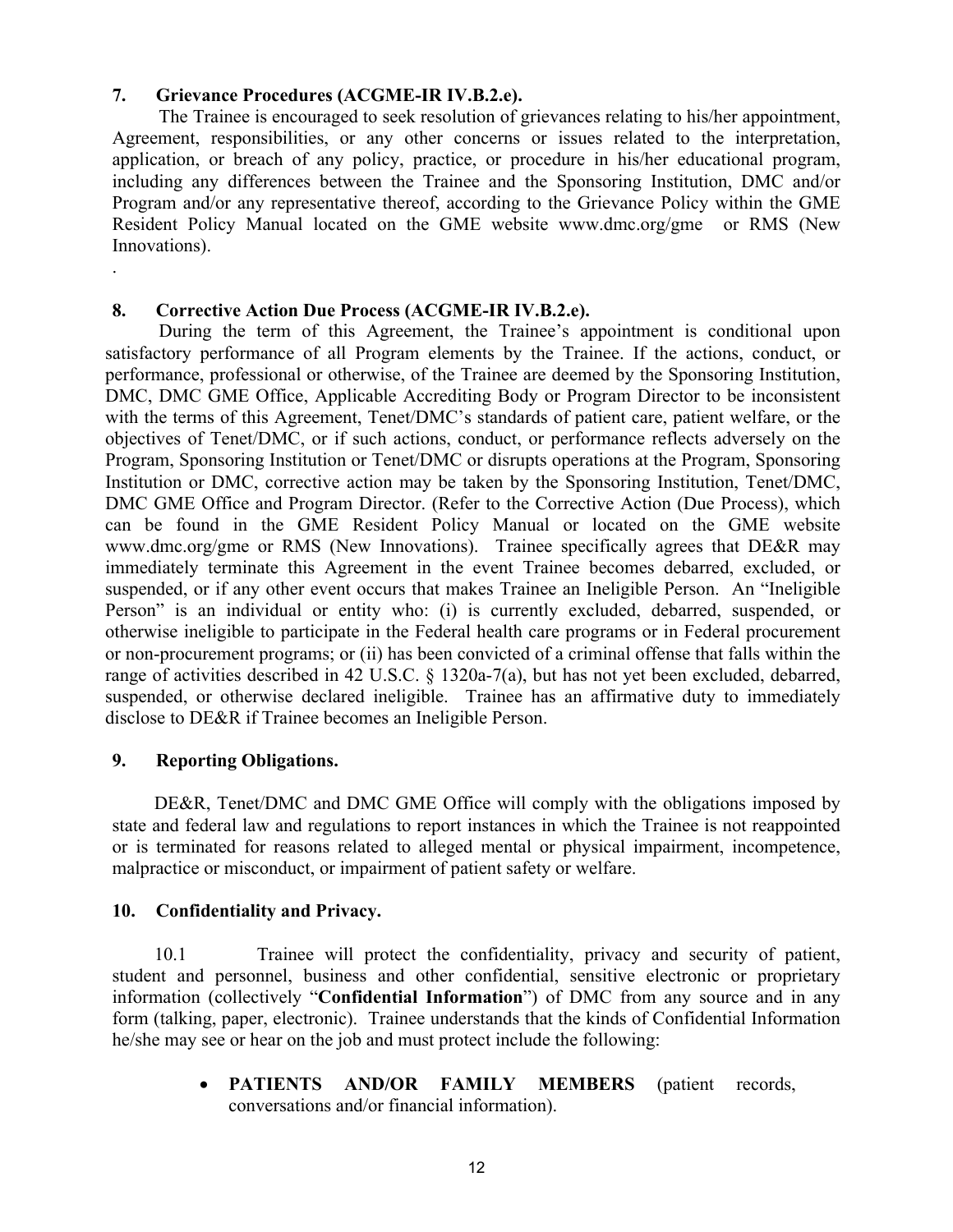- **MEDICAL STAFF**, **EMPLOYEES**, **VOLUNTEERS**, **STUDENTS**, **CONTRACTORS**, **PARTNERS** (social security numbers, salaries, evaluations, other clinical information, employment records, disciplinary actions).
- **BUSINESS INFORMATION** (financial records, reports, memos, contracts, DMC computer programs, technology).
- **THIRD PARTIES** (vendor contracts, computer programs, technology).
- **OPERATIONS IMPROVEMENT**, **QUALITY ASSURANCE**, **MEDICAL OR PEER REVIEW** (utilizations, data reports, quality improvement, presentations, survey results).

10.2 With regard to the Confidential Information, Trainee specifically acknowledges and agrees as follows:

- 1. I WILL protect Sponsoring Institution /DE&R/DMC/Tenet Confidential Information in any form. I WILL comply with Tenet/DMC policies, procedures and other privacy and security requirements.
- 2. I WILL NOT post or discuss any Sponsoring Institution/C/DE&R/ Tenet/DMC Confidential Information, including patient information, patient pictures or videos, Tenet/DMC financial or personnel information on any personal social media sites such as Facebook or Twitter. I WILL NOT take any pictures of patients with my cell phone or similar methods. I WILL NOT POST Confidential Information including patient pictures on any Sponsoring Institution/ /DE&R/Tenet/DMC-sponsored social media sites without the appropriate patient authorization in accordance with management approval and Sponsoring Institution/ /DE&R/Tenet/DMC policies and procedures.
- 3. I WILL complete all required privacy and security of Confidential Information training.
- 4. I WILL ONLY access information that I need for my job or service at Sponsoring Institution/ /DE&R/Tenet/DMC.
- 5. I WILL NOT access, show, tell, use, release, e-mail, copy, give, sell, review, change or dispose of Confidential Information unless it is part of my job or to provide service at Sponsoring Institution//DE&R/Tenet/DMC. If it is part of my job or to provide service to do these tasks, I will follow the correct procedures and only use/access the minimum necessary of the information to complete the required tasks.
- 6. When my work or service at Sponsoring Institution/DE&R/Tenet/DMC ends, I will not disclose any Confidential Information, and I will not take any Confidential Information with me if I leave or am terminated.
- 7. If I must take Sponsoring Institution//DE&R/Tenet/DMC Confidential Information of Sponsoring Institution/ /DE&R/Tenet/DMC property, I will do so only with my supervisor's permission and in accordance with Tenet/DMC policies and procedures. I will protect the privacy and security of the information in accordance with Sponsoring Institution/DE&R//Tenet/DMC policies and procedures, and I will return it to Sponsoring Institution/CDE&R/Tenet/DMC.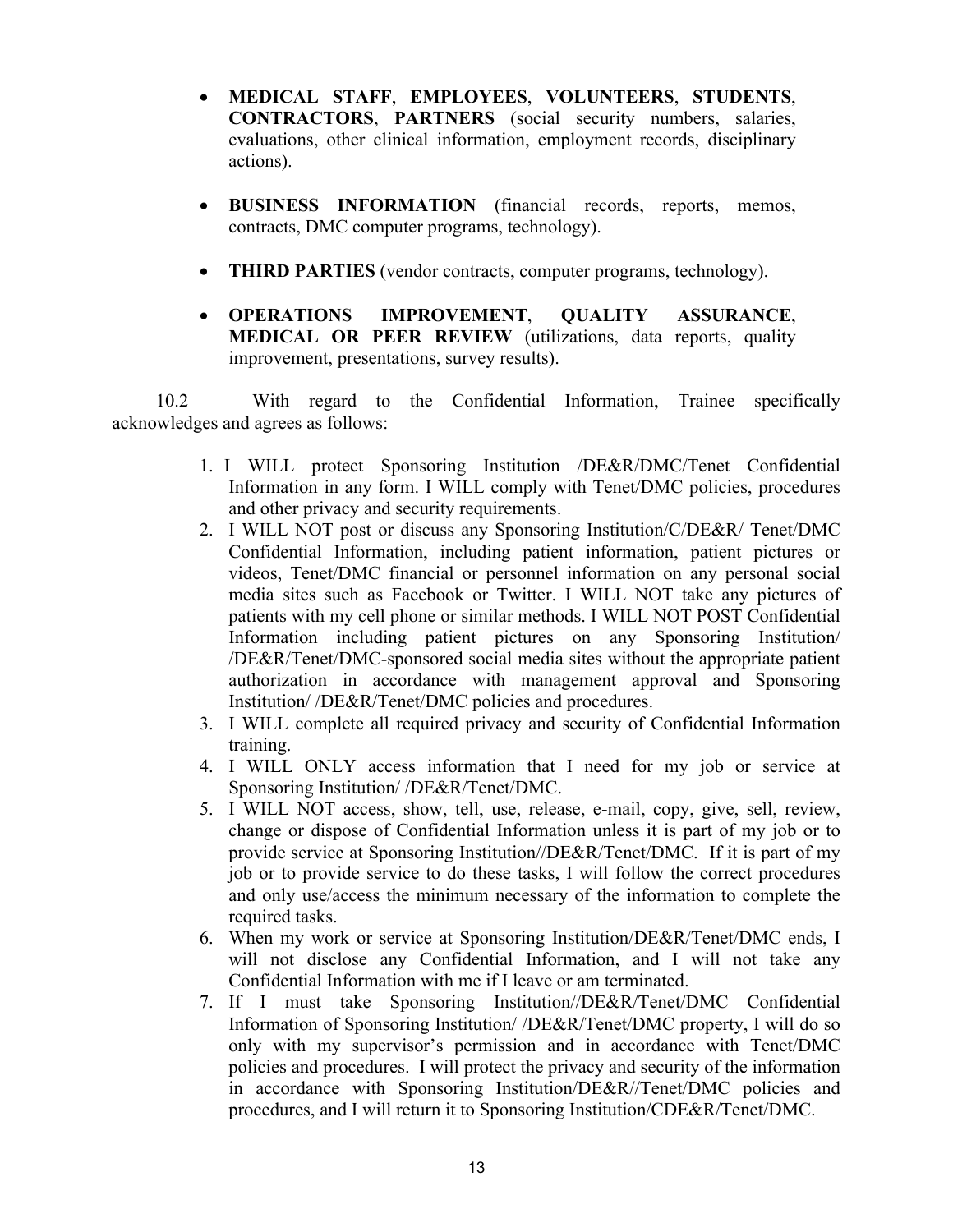- 8. If I have access to Sponsoring Institution/CDE&R/Tenet/DMC computer system(s), I WILL follow Sponsoring Institution/ DE&R/Tenet/DMC policies and procedures regarding secure system usage.
- 9. I WILL NOT use another's User ID and password to access any Sponsoring Institution/ DE&R/Tenet/DMC net system, and I will not share my Sponsoring Institution/ /DE&R/Tenet/DMC User ID, password or other computer password with anyone.
- 10. I WILL tell my supervisor or Program Director if I think someone knows or used my password or may use my password or if I am aware of any possible breaches of confidentiality at Sponsoring Institution/ /DE&R/Tenet/DMC.
- 11. I WILL log out or secure my workstation when I leave the computer unattended.
- 12. I WILL ONLY access Confidential Information at remote locations with consent from my supervisor or Program Director.
- 13. If I am allowed to remotely access Confidential Information, I AM RESPONSIBLE for ensuring the privacy and security of the information at ANY location (e.g., home, office, etc.)
- 14. I WILL NOT store Confidential Information on non-Sponsoring Institution/C/DE&R/Tenet/DMC systems including on personal computer devices, including lap tops.
- 15. I WILL NOT maintain or send Confidential Information to any unencrypted mobile device in accordance with Sponsoring Institution/DE&R/Tenet/DMC policies and procedures.
- 16. I UNDERSTAND that my access to Confidential Information and my DMC email account may be audited.
- 17. If I receive personal information through Sponsoring Institution//DE&R/ /Tenet/DMC e-mail or other Sponsoring Institution/ /DE&R/Tenet/DMC systems, I AGREE that Sponsoring Institution/ /DE&R/Tenet/DMC personnel may examine it, and I do not expect it to be protected by Sponsoring Institution/ DE&R/Tenet/DMC.
- 18. I UNDERSTAND that Sponsoring Institution/ /DE&R/Tenet/DMC may take away or limit my access at any time.
- 19. I WILL inform myself as to the privacy and security provisions and other requirements of the Health Insurance Portability and Accountability Act (HIPAA) and of the Sponsoring Institution//DE&R/Tenet/DMC privacy and security policies and procedures and will comply with same.

I UNDERSTAND that the failure to comply with the above confidentiality provisions may result in the termination of my employment with DE&R and/or civil or criminal legal penalties. By signing below, I agree that I have read, understand and will comply with these confidentiality provisions in addition to all the other terms of this Agreement. I understand that my training program may require that I participate in providing clinical care at any DMC Hospital, facilities and/or programs. I authorize the Sponsoring Institution/ DE&R/Tenet/DMC to provide any information including, but not limited to, information from my personnel file as maintained by the Sponsoring Institution GME Office or DMC GME Office, insurance and claims history information, and any other information relating to my service as trainee at DMC to these facilities.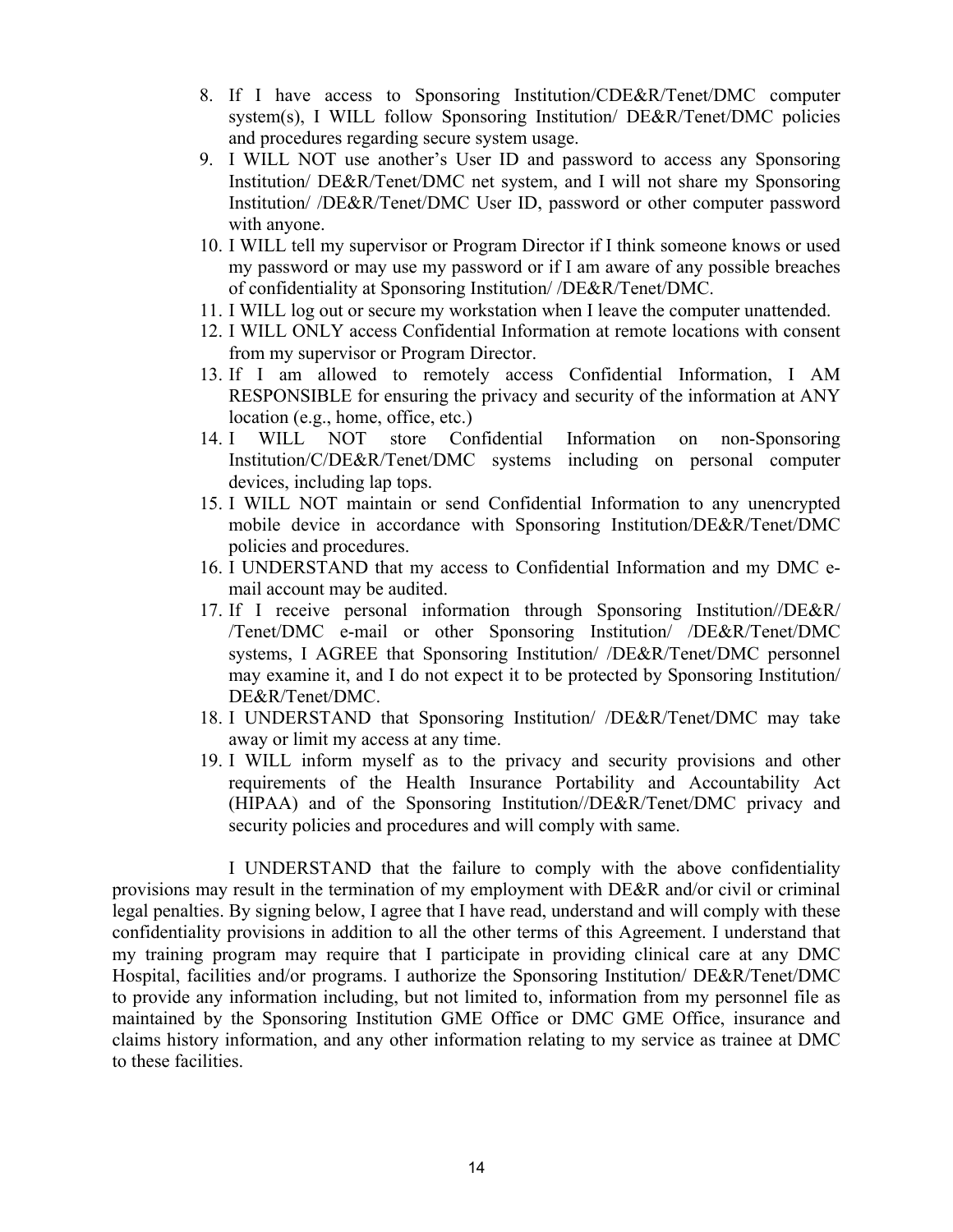### **11. Sexual Harassment**

It is the policy of Sponsoring Institution, DE&R, and Tenet/DMC that sexual harassment WILL NOT be tolerated. Complaints or concerns regarding sexual harassment can be reported by calling the Compliance Hotline at 1-800-838-4427 or may be submitted to the Program Director, DMC Vice President of Academic and Community Affairs, Sponsoring Institution DIO, DMC GME DIO, (or designee) or designated sexual harassment contact person in accordance with Tenet/DMC Sexual Harassment Policy. Conduct by a Trainee which constitutes sexual harassment will be grounds for dismissal or other disciplinary action.

#### **12. Miscellaneous.**

12.1 Employment Status. Trainee is considered an exempt employee for the purpose of the U.S. Federal Labor Standards Act (FLSA).

12.2 Taxes. The DE&R will deduct appropriate items including FICA (Social Security) and applicable federal, state, and city withholding taxes.

12.3 Release of Information. Trainee authorizes all representatives of the DMC to disclose any pertinent data regarding his/her application, credentials, background, and educational training as they deem necessary. Trainee releases from liability and agrees to hold harmless all employees, agents, and representatives of DMC and their employees from their acts performed and statements made in connection with obtaining, reviewing, and evaluating Trainee's credentials and qualifications. This release will remain in effect following training, but may be revoked by the Trainee after leaving the Program by written notice to the Program. Trainee also releases from liability any and all individuals, institutions, or health care organizations listed in his/her application or any of their representatives who, in good faith and without malice, might provide or request information of DMC concerning Trainee's professional competence, ethics, character and other qualifications for appointment as a Trainee of DMC.

12.4 Severability. If any provision of this Agreement is held to be unenforceable for any reason, that unenforceability will not affect the remainder of this Agreement, which will remain in full force and effect and will be enforceable in accordance with its terms.

12.5 Authority of /Tenet/DMC. The terms of this Agreement are subordinate to the policies and procedures of the Sponsoring Institution, DME GME, Tenet/GME as those policies and procedures may change from time-to-time. Nothing in this Agreement will be construed as limiting the authority of DMC/Tenet from changing policies or procedures or from making any such changes immediately effective. DMC/Tenet will make reasonable efforts to notify Trainee of changes to its respective policies and procedures that may materially affect a Trainee's rights and obligations under this Agreement.

12.6 Limitations Period. Trainee will not commence any action or legal proceeding relating to his/her employment with DE&R and training at the DMC or the termination thereof more than six months after the event and complained of and voluntarily waives any statute of limitations to the contrary.

12.7 Forum. Trainee, DE&R and DMC irrevocably and unconditionally (a) consent to submit to the exclusive jurisdiction of the courts of the State of Michigan for any